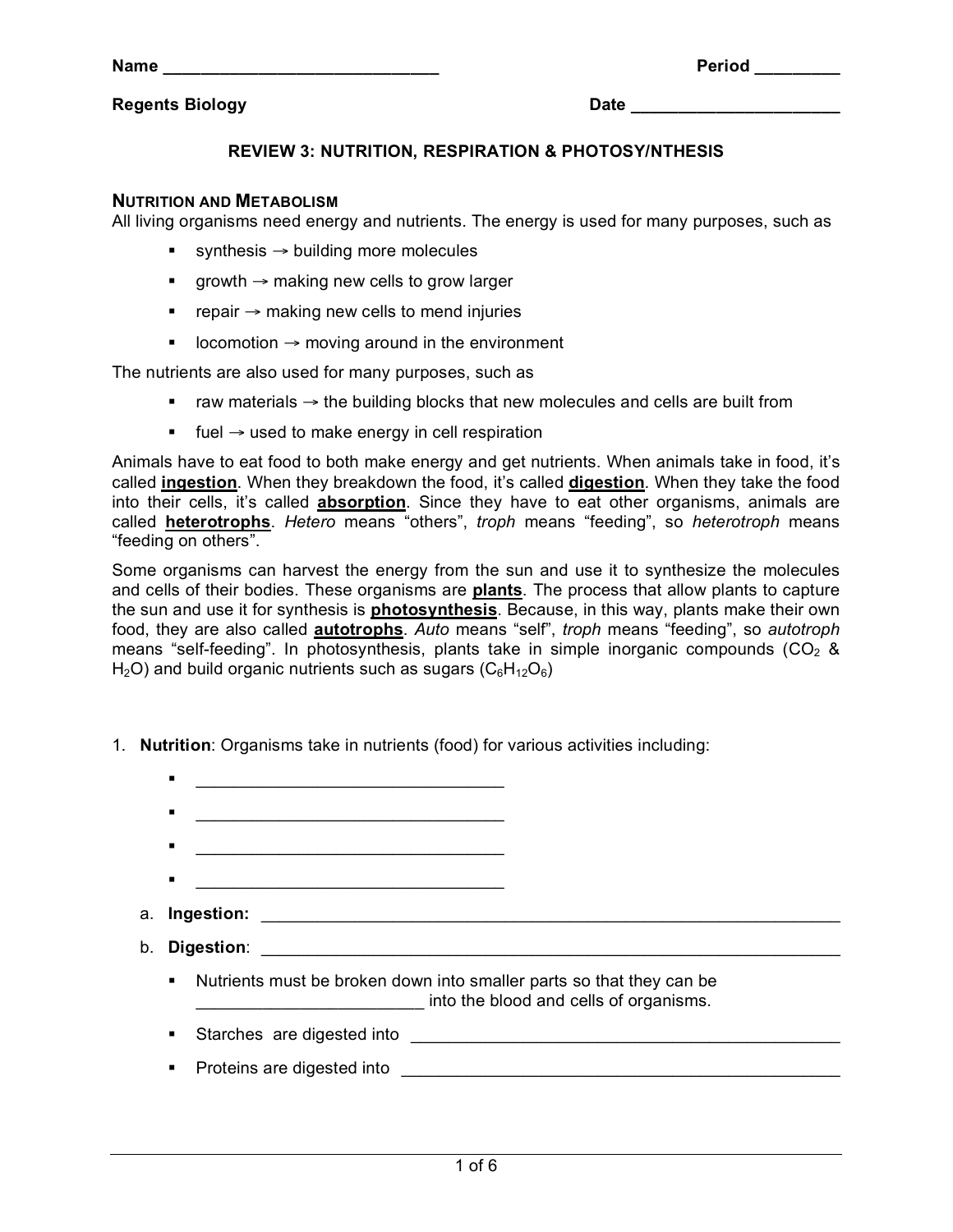|                      |                                 | 2. Autotrophic Nutrition:                                                         |                                                                                              |  |                                                                             |  |  |  |  |  |
|----------------------|---------------------------------|-----------------------------------------------------------------------------------|----------------------------------------------------------------------------------------------|--|-----------------------------------------------------------------------------|--|--|--|--|--|
|                      |                                 |                                                                                   | a. Organisms take inorganic materials ( $\_\_\_\_8 \_\_\_\_$ ) and convert them into organic |  |                                                                             |  |  |  |  |  |
|                      |                                 |                                                                                   | b. Auto = __________; troph = ______________ so Autotroph = ____________________             |  |                                                                             |  |  |  |  |  |
|                      |                                 | c. What process do autotrophs use to do this? __________________________________  |                                                                                              |  |                                                                             |  |  |  |  |  |
|                      |                                 |                                                                                   |                                                                                              |  |                                                                             |  |  |  |  |  |
| 3.                   | <b>Heterotrophic Nutrition:</b> |                                                                                   |                                                                                              |  |                                                                             |  |  |  |  |  |
|                      |                                 |                                                                                   |                                                                                              |  | a. Organisms must ______________________ nutrients made by other organisms. |  |  |  |  |  |
|                      |                                 |                                                                                   | b. Hetero = __________; troph = ______________ so Heterotroph = ________________             |  |                                                                             |  |  |  |  |  |
|                      | c.                              |                                                                                   |                                                                                              |  |                                                                             |  |  |  |  |  |
|                      | d.                              | These organisms include:                                                          |                                                                                              |  |                                                                             |  |  |  |  |  |
|                      |                                 | ٠                                                                                 |                                                                                              |  |                                                                             |  |  |  |  |  |
|                      |                                 | ٠                                                                                 |                                                                                              |  |                                                                             |  |  |  |  |  |
|                      |                                 | ٠                                                                                 |                                                                                              |  |                                                                             |  |  |  |  |  |
|                      |                                 | ٠                                                                                 |                                                                                              |  |                                                                             |  |  |  |  |  |
|                      |                                 |                                                                                   |                                                                                              |  |                                                                             |  |  |  |  |  |
|                      |                                 | <b>PHOTOSYNTHESIS</b>                                                             |                                                                                              |  |                                                                             |  |  |  |  |  |
|                      |                                 |                                                                                   | 4. Write the formula for photosynthesis:                                                     |  |                                                                             |  |  |  |  |  |
| chemical<br>formulas |                                 |                                                                                   |                                                                                              |  |                                                                             |  |  |  |  |  |
| words                |                                 |                                                                                   |                                                                                              |  |                                                                             |  |  |  |  |  |
| 5.                   |                                 | sugar.                                                                            | Photosynthesis is the process in which sun's energy is trapped in the chemical bonds of      |  |                                                                             |  |  |  |  |  |
|                      |                                 |                                                                                   |                                                                                              |  |                                                                             |  |  |  |  |  |
|                      |                                 |                                                                                   |                                                                                              |  |                                                                             |  |  |  |  |  |
|                      |                                 |                                                                                   | c. Waste product produced is _________________.                                              |  |                                                                             |  |  |  |  |  |
|                      |                                 | d. Benefits:                                                                      |                                                                                              |  |                                                                             |  |  |  |  |  |
|                      |                                 | Provides food for all plants and animals $\rightarrow$ the whole food chain.<br>٠ |                                                                                              |  |                                                                             |  |  |  |  |  |
|                      |                                 | ٠                                                                                 | Provides _______________________ to breathe.                                                 |  |                                                                             |  |  |  |  |  |
|                      |                                 | ٠                                                                                 |                                                                                              |  |                                                                             |  |  |  |  |  |
|                      |                                 | e. Plant adaptations:                                                             |                                                                                              |  |                                                                             |  |  |  |  |  |
|                      |                                 | ٠                                                                                 | <b>Chloroplast:</b> Cell organelle that performs photosynthesis                              |  |                                                                             |  |  |  |  |  |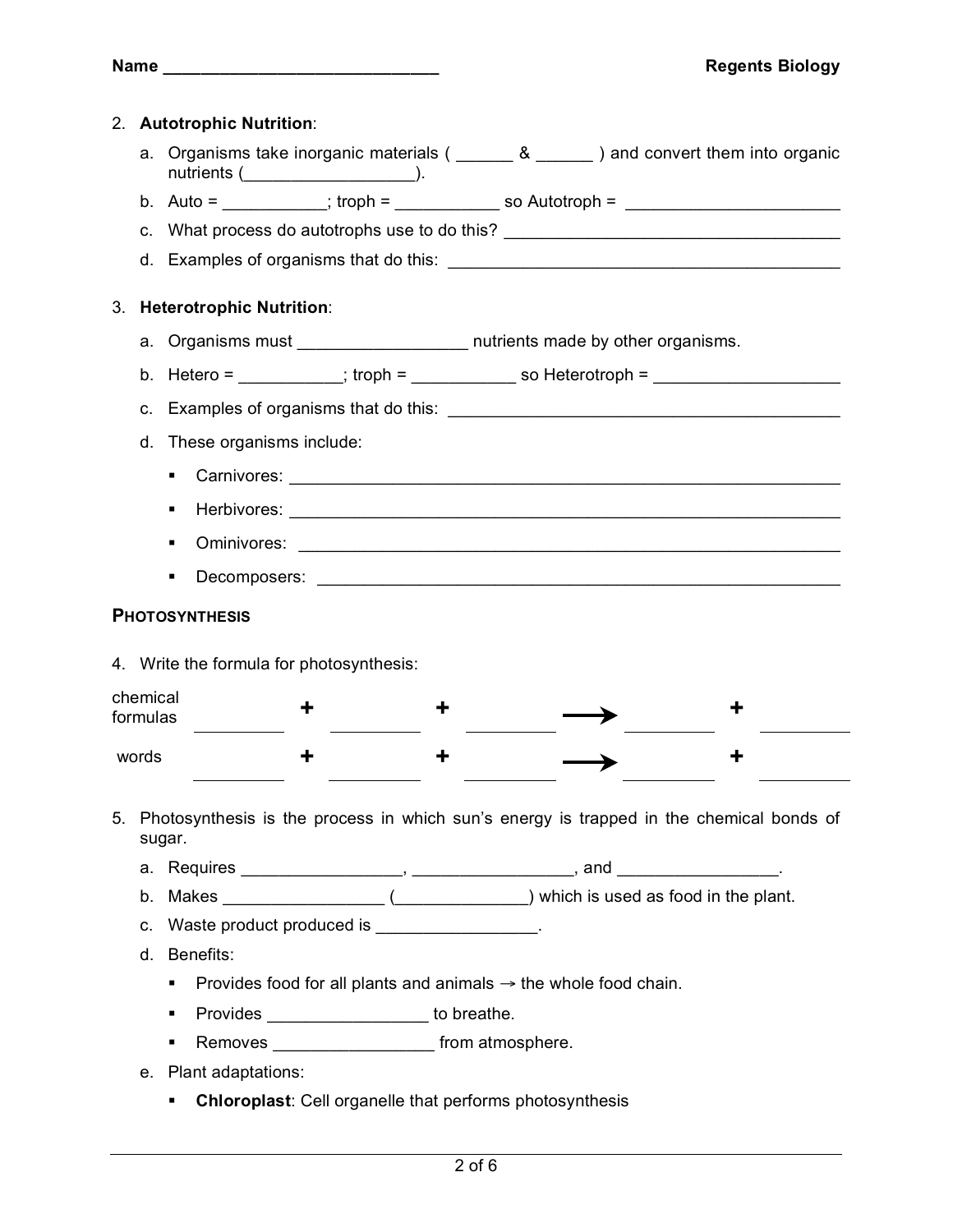- Plant gas exchange:
	- **Stomates:** \_\_\_\_\_\_\_\_\_\_\_\_\_\_\_\_\_\_\_\_\_\_\_\_ under a leaf which let gases in and out
	- **Guard cells:** open and close stomates to prevent \_\_\_\_\_\_\_\_\_\_\_\_\_\_\_\_\_\_\_\_\_\_\_\_\_\_\_\_\_\_\_
- Transport:
	- **Xylem and Phloem:** "pipes" which transport water and food throughout the plant



**Two different views of stomates and their guard cells (X).**

## **CELLULAR RESPIRATION**

6. Write the formula for cellular respiration:



- 7. Cellular Respiration is the process that takes **energy** from sugar molecules and places it in molecules of **\_\_\_\_\_\_\_\_\_\_\_.**
	- a. \_\_\_\_\_\_\_\_\_\_\_\_\_\_ is the **molecule** all life uses for **energy**.
		- No organism can get energy from sunlight or sugar without first putting the energy into **ATP**.
	- b. Requires \_\_\_\_\_\_\_\_\_\_\_\_\_\_\_\_\_ and \_\_\_\_\_\_\_\_\_\_\_\_\_\_\_\_\_.
	- c. Waste products produced are \_\_\_\_\_\_\_\_\_\_\_\_\_\_\_\_\_ and \_\_\_\_\_\_\_\_\_\_\_\_\_\_\_\_\_.
	- d. Most organisms carry out **aerobic respiration** (uses oxygen) in their **mitochondria**.
	- e. **Anaerobic respiration** does not require oxygen, but gives less ATP (energy) for each molecule of sugar.
		- When exercise causes human muscles to run out of oxygen, their cells will do **anaerobic respiration**. The waste product, **lactic acid**, causes muscles to " burn" so that you will **stop**.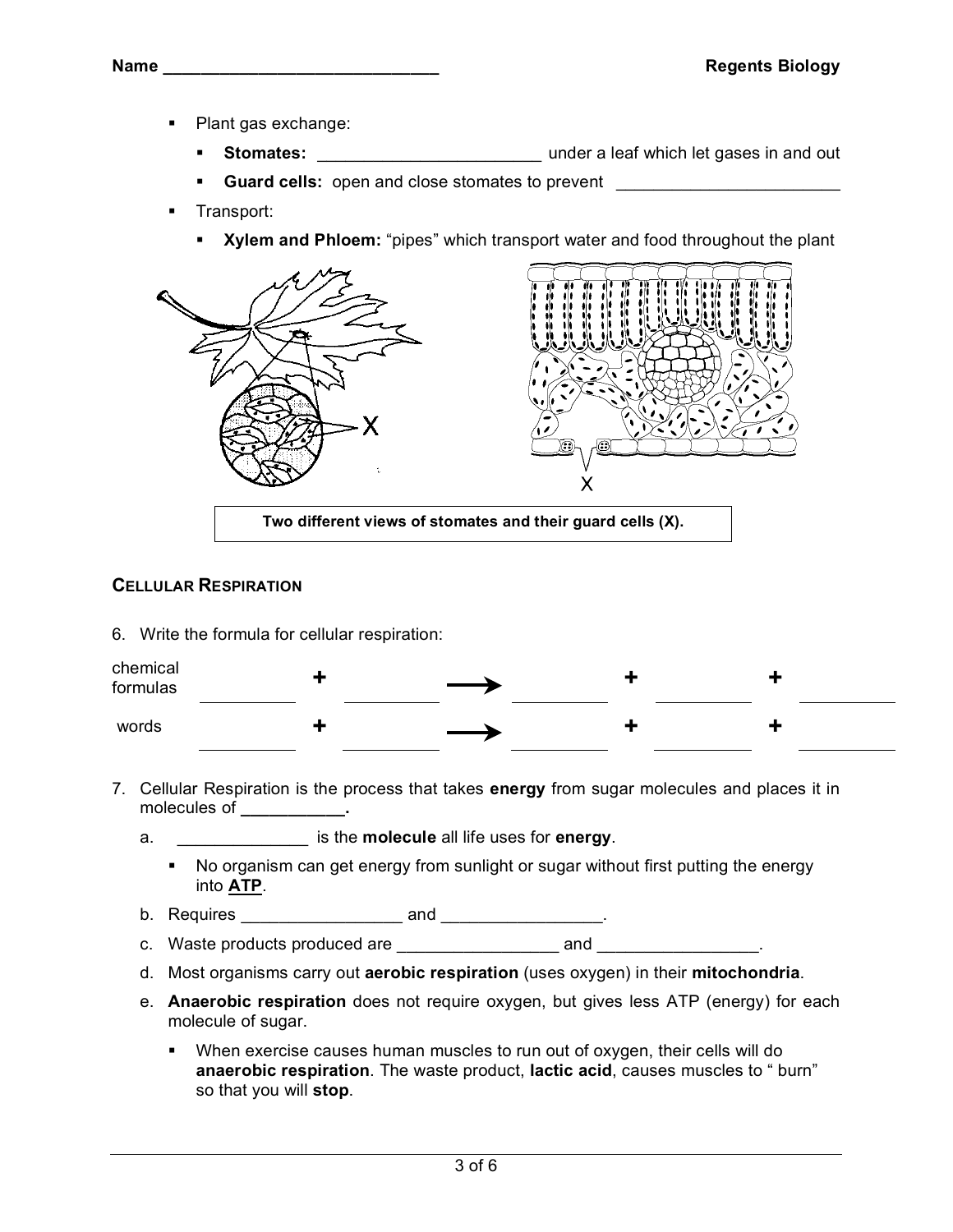8. **Photosynthesis and Cellular Respiration are opposite reactions!** They are also important in cycling oxygen, carbon, hydrogen and water through the environment



- a. Common mistakes:
	- "Plants use photosynthesis, animals use respiration."

*All organisms, including plants, use respiration to get their energy. Not all parts of a plant are photosynthetic (green).*

"Respiration is breathing."

*Breathing is not respiration. Breathing exchanges the gases needed for cellular respiration. Inhaling and exhaling does not give you ATP.*

"You need oxygen to breathe."

*This is backwards. Breathing is used to get oxygen which is used for respiration. Without oxygen, you have no respiration, no ATP, and no energy.*

"All living things need oxygen / need to breathe."

*Anaerobic organisms (bacteria) do not need oxygen, and do not have to breathe.*

### **QUESTIONS**



\_\_\_\_\_\_\_\_\_\_\_\_\_\_\_\_\_\_\_\_\_\_\_\_\_\_\_\_\_\_\_\_\_\_\_\_\_\_\_\_\_\_\_\_\_\_\_\_\_\_\_\_\_\_\_\_\_\_\_\_\_\_\_\_\_\_\_\_\_\_\_\_\_\_\_

\_\_\_\_\_\_\_\_\_\_\_\_\_\_\_\_\_\_\_\_\_\_\_\_\_\_\_\_\_\_\_\_\_\_\_\_\_\_\_\_\_\_\_\_\_\_\_\_\_\_\_\_\_\_\_\_\_\_\_\_\_\_\_\_\_\_\_\_\_\_\_\_\_\_\_

- 1. Identify *one* type of organism that carries out process 1. \_\_\_\_\_\_\_\_\_\_\_\_\_\_\_\_\_\_\_\_\_\_\_\_\_\_\_\_\_
- 2. Explain why process 2 is essential in humans.
- 3. Identify process 3.\_\_\_\_\_\_\_\_\_\_\_\_\_\_\_\_\_\_\_\_\_\_\_\_\_\_\_\_\_\_\_\_\_\_\_\_\_\_\_\_\_\_\_\_\_\_\_\_\_\_\_\_\_\_\_\_\_\_\_\_
- 4. Identify molecule X. \_\_\_\_\_\_\_\_\_\_\_\_\_\_\_\_\_\_\_\_\_\_\_\_\_\_\_\_\_\_\_\_\_\_\_\_\_\_\_\_\_\_\_\_\_\_\_\_\_\_\_\_\_\_\_\_\_\_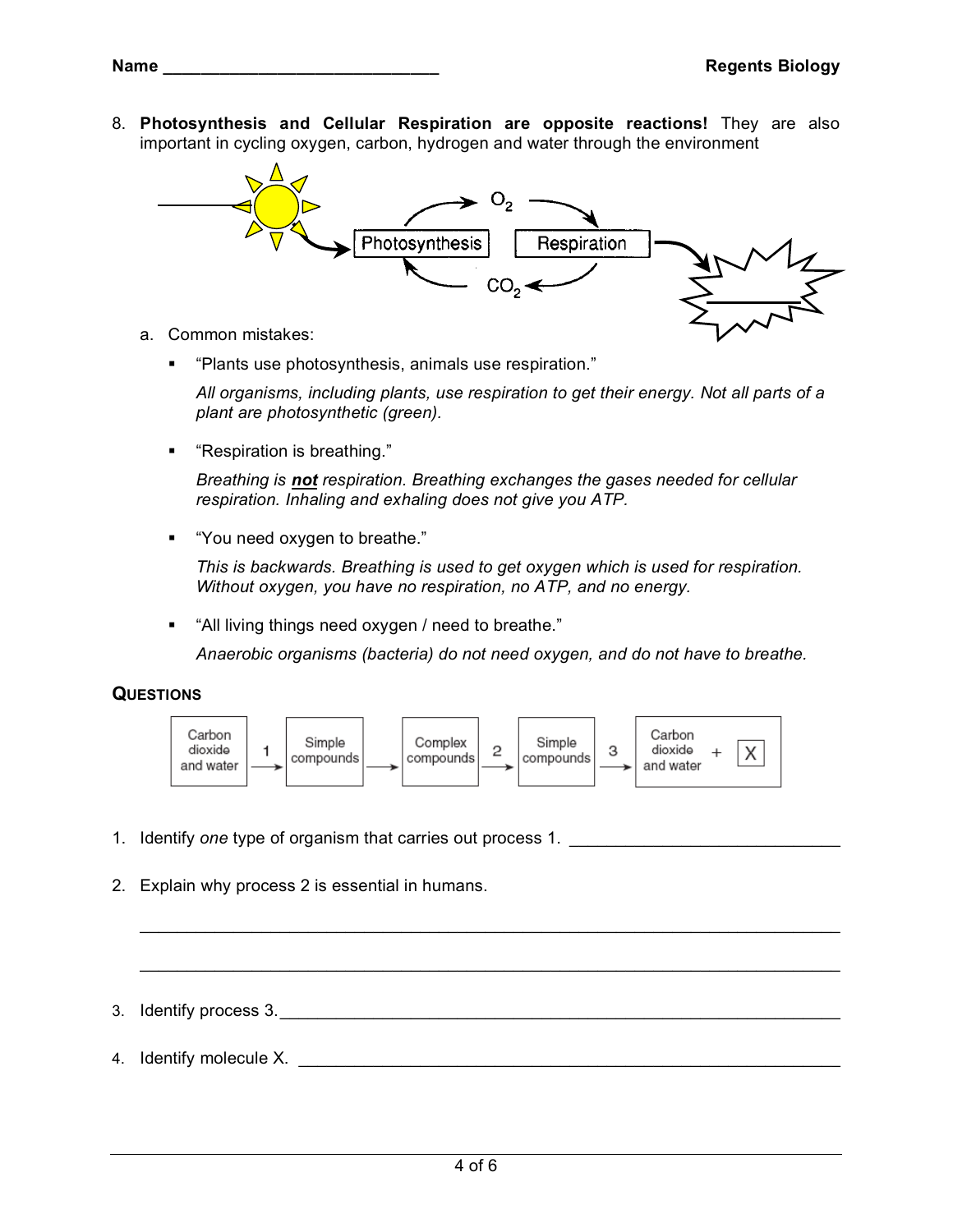- 5. Which order of metabolic processes converts nutrients consumed by an organism into cell parts?
	- a. digestion  $\rightarrow$  absorption  $\rightarrow$  circulation  $\rightarrow$  diffusion  $\rightarrow$  synthesis
	- b. absorption  $\rightarrow$  circulation  $\rightarrow$  digestion  $\rightarrow$  diffusion  $\rightarrow$  synthesis
	- c. digestion  $\rightarrow$  synthesis  $\rightarrow$  diffusion  $\rightarrow$  circulation  $\rightarrow$  absorption
	- d. synthesis  $\rightarrow$  absorption  $\rightarrow$  digestion  $\rightarrow$  diffusion  $\rightarrow$  circulation
- 6. Which set of terms best identifies the letters in the diagram below?



| (1) | photosynthesis | inorganic molecules | decomposition  |
|-----|----------------|---------------------|----------------|
| (2) | respiration    | organic molecules   | digestion      |
| (3) | photosynthesis | organic molecules   | respiration    |
| (4) | respiration    | inorganic molecules | photosynthesis |

7. An investigation was carried out and the results are shown below. Substance *X* resulted from a metabolic process that produces ATP in yeast (a single-celled fungus). Which statement best describes substance *X*?



- a. It is oxygen released by protein synthesis.
- b. It is glucose that was produced in photosynthesis.
- c. It is starch that was produced during digestion.
- d. It is carbon dioxide released by respiration.